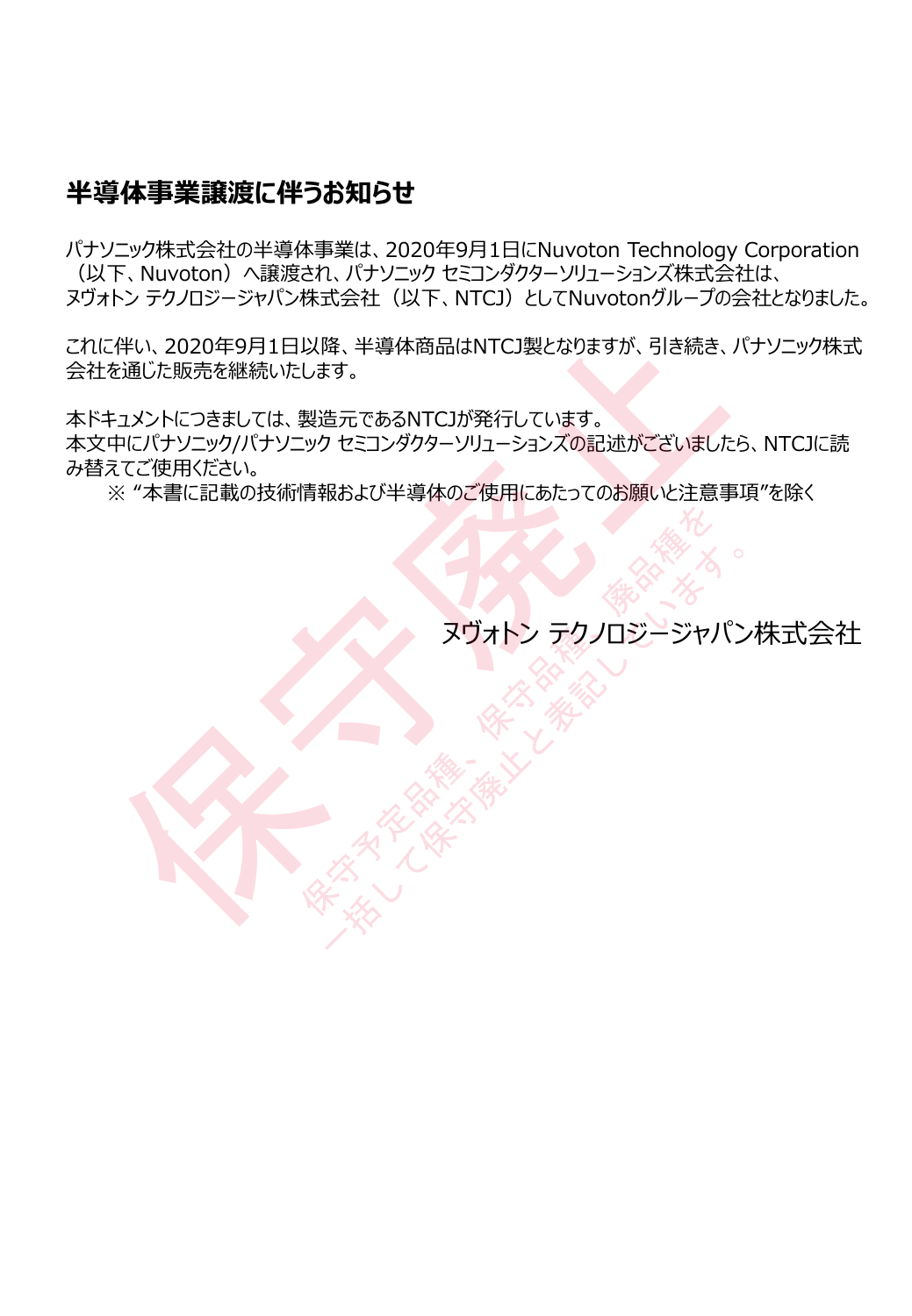## **Panasonic**

## LNCT22PK01WW

### **Description**

LNCT22PK01WW is a MOCVD fabricated 660 nm and 780 nm band dual wavelength laser diode with multi quantum well structure, adapting open type frame package to reduce the size and weight.

### Feature

- Dual wavelength: 661 nm (typ) and 785 nm (typ)
- High output power: 280 mW (pulse) for Red and 380 mW (pulse) for IR
- Package : Flat package
- Operating temperature : Max. +85°C

### Application

- Optical disk drive
- Sensing
- Industrial use



### Absolute Maximum Ratings 3)

| eature                                             |                                                                                                                                                                                                                                                                                                         |         |                |      |                 |                     |  |      |  |  |
|----------------------------------------------------|---------------------------------------------------------------------------------------------------------------------------------------------------------------------------------------------------------------------------------------------------------------------------------------------------------|---------|----------------|------|-----------------|---------------------|--|------|--|--|
|                                                    | • Dual wavelength: 661 nm (typ) and 785 nm (typ)<br>. High output power: 280 mW (pulse) for Red and 380 mW (pulse) for IR<br>• Package: Flat package<br>• Operating temperature : Max. +85°C                                                                                                            | Package |                |      |                 |                     |  |      |  |  |
| <b>pplication</b><br>• Sensing<br>· Industrial use | • Optical disk drive<br>bsolute Maximum Ratings <sup>3)</sup>                                                                                                                                                                                                                                           |         |                |      |                 |                     |  |      |  |  |
| LD                                                 | Item                                                                                                                                                                                                                                                                                                    | Symbol  | Value          |      | Unit            | Condition           |  |      |  |  |
|                                                    |                                                                                                                                                                                                                                                                                                         |         | 100            |      | mW              | <b>CW</b>           |  |      |  |  |
|                                                    | Output power                                                                                                                                                                                                                                                                                            | Po      | 280            |      | mW              | pulse <sup>1)</sup> |  |      |  |  |
| <b>RED</b>                                         | Reverse voltage                                                                                                                                                                                                                                                                                         | Vr      | 1.5            |      | $\vee$          | <b>CW</b>           |  |      |  |  |
|                                                    | Operating case temperature                                                                                                                                                                                                                                                                              | Тc      | $-10$ to $+85$ |      | $^{\circ}$ C    | <b>CW/pulse</b>     |  |      |  |  |
|                                                    |                                                                                                                                                                                                                                                                                                         |         | 200            |      | m <sub>W</sub>  | <b>CW</b>           |  |      |  |  |
| IR.                                                | Output power                                                                                                                                                                                                                                                                                            | Po      | 380            |      | mW              | pulse <sup>2)</sup> |  |      |  |  |
|                                                    | Reverse voltage                                                                                                                                                                                                                                                                                         | Vr      | 1.5            |      | $\overline{V}$  | <b>CW</b>           |  |      |  |  |
|                                                    | Operating case temperature                                                                                                                                                                                                                                                                              | Tc      | $-10$ to $+85$ |      | $\rm ^{\circ}C$ | CW/pulse            |  |      |  |  |
|                                                    | Storage temperature                                                                                                                                                                                                                                                                                     | Tstg    | $-40$ to $+85$ |      | $\circ$ C       |                     |  |      |  |  |
| Note)                                              | 1) Pulse width $\leq$ 30 ns, duty $\leq$ 33% for RED-LD<br>2) Pulse width $\leq 100$ ns, duty $\leq 50\%$ for IR-LD<br>3) These ratings are guaranteed only when RED-LD or IR-LD is turned on individually.<br><b>Electrical and Optical Characteristics</b><br>Tc =25°C, CW, Po=100mW for RED-LD, 200m |         |                |      |                 |                     |  |      |  |  |
| LD                                                 | Item                                                                                                                                                                                                                                                                                                    |         | Symbol         | Min. |                 | Max.                |  | Unit |  |  |
|                                                    | Threshold current                                                                                                                                                                                                                                                                                       |         | Ith            |      | Typ.<br>65      | 95                  |  | mA   |  |  |
|                                                    | Operating current                                                                                                                                                                                                                                                                                       |         | lop            |      | 160             | 230                 |  | mA   |  |  |

### Electrical and Optical Characteristics Tc =25°C, CW, Po=100mW for RED-LD, 200mW for IR-LD

| LD         | <b>Item</b>       |               | Symbol     | Min. | Typ. | Max. | Unit | Condition   |
|------------|-------------------|---------------|------------|------|------|------|------|-------------|
| <b>RED</b> | Threshold current |               | lth        |      | 65   | 95   | mA   |             |
|            | Operating current |               | lop        | ٠    | 160  | 230  | mA   |             |
|            | Operating voltage |               | Vop        | ٠    | 2.3  | 3.0  | V    |             |
|            | Wavelength        |               | λ          | 656  | 661  | 665  | nm   |             |
|            | Beam divergence   | Parallel      | θh         | 7.5  | 9.0  | 13.0 | deg  | <b>FWHM</b> |
|            |                   | Perpendicular | θv         | 13.0 | 16.0 | 19.5 | dea  | <b>FWHM</b> |
| IR         | Threshold current |               | Ith        | ۰    | 60   | 95   | mA   |             |
|            | Operating current |               | lop        | -    | 260  | 380  | mA   |             |
|            | Operating voltage |               | Vop        | ٠    | 2.4  | 3.2  | V    |             |
|            | Wavelength        |               | λ          | 777  | 785  | 791  | nm   |             |
|            | Beam divergence   | Parallel      | θh         | 6.0  | 7.5  | 11.5 | dea  | <b>FWHM</b> |
|            |                   | Perpendicular | $\theta$ v | 12.0 | 15.0 | 19.0 | deg  | <b>FWHM</b> |

FWHM : Full width at half maximum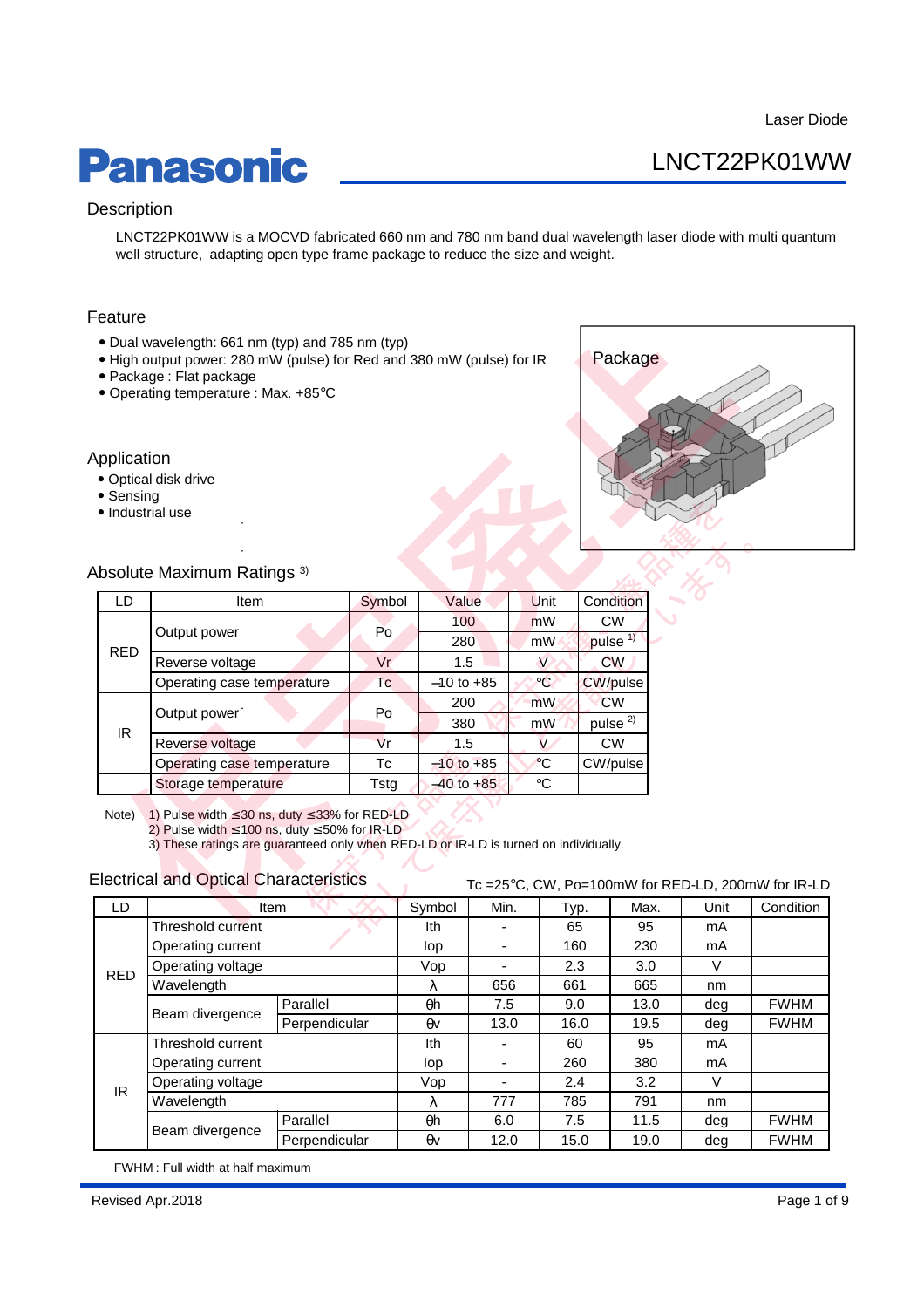LNCT22PK01WW

## **Panasonic**

Representative Characteristics [RED-LD]

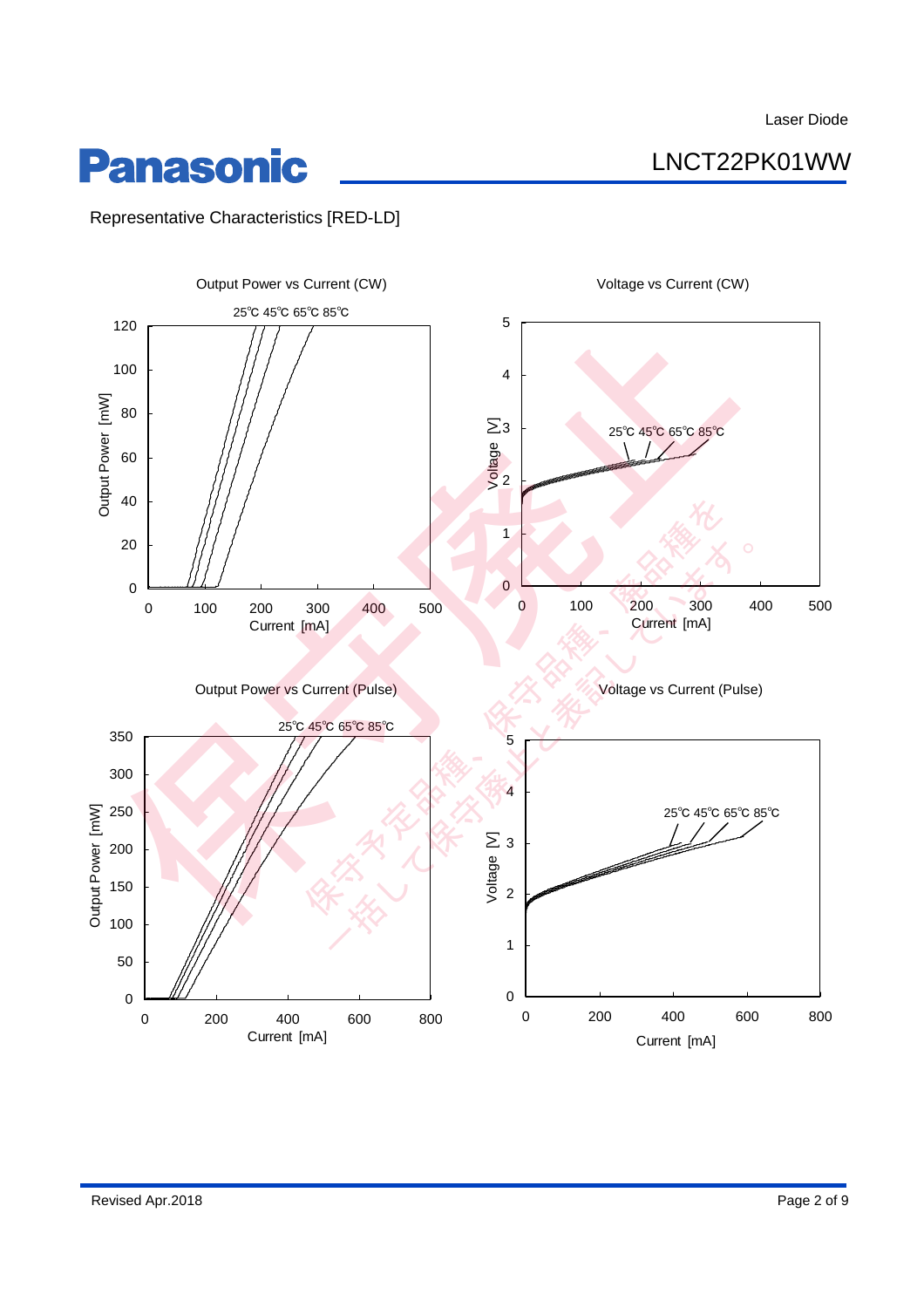LNCT22PK01WW

## **Panasonic**

Representative Characteristics [RED-LD]

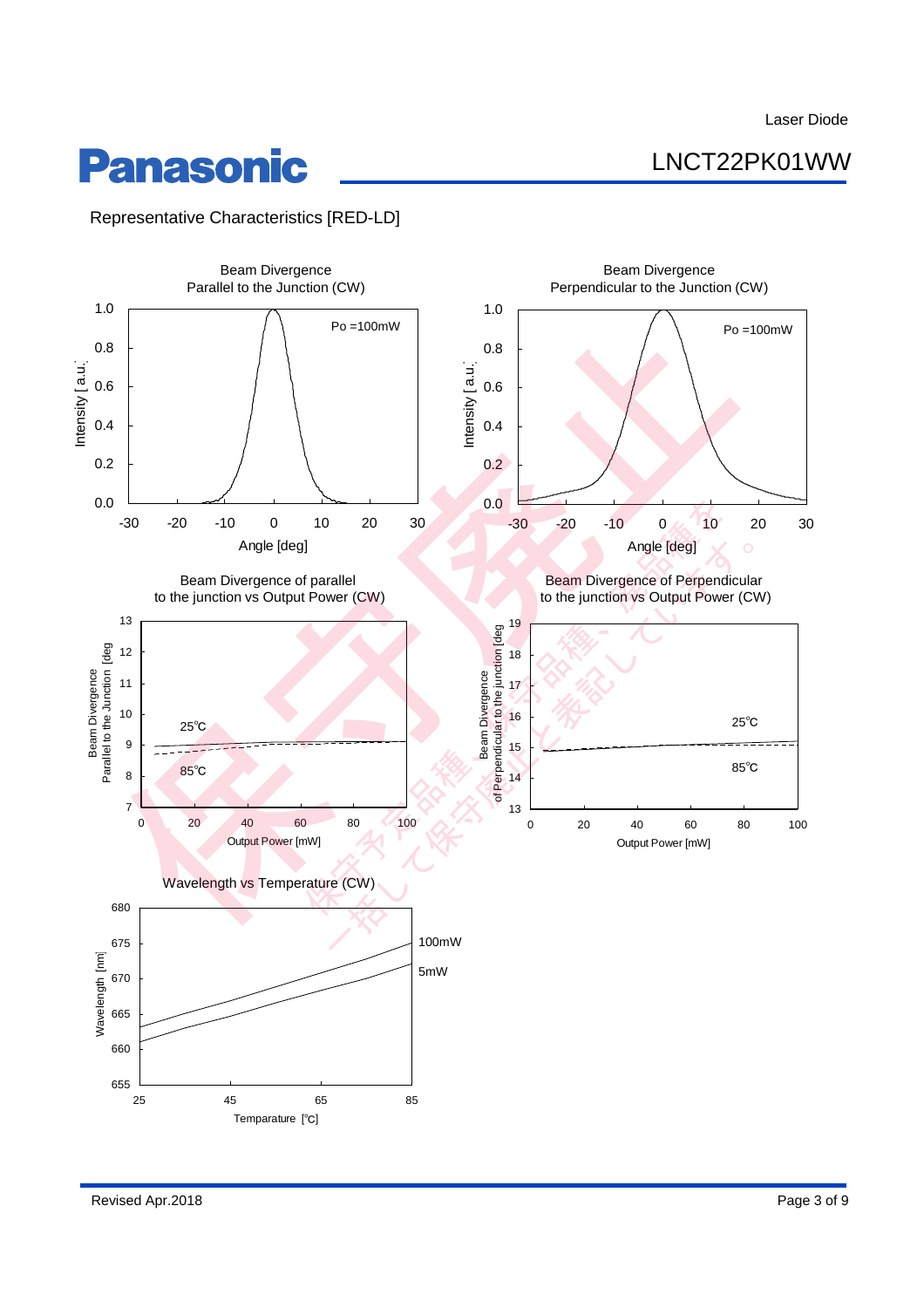LNCT22PK01WW

## **Panasonic**

Representative Characteristics [IR-LD]

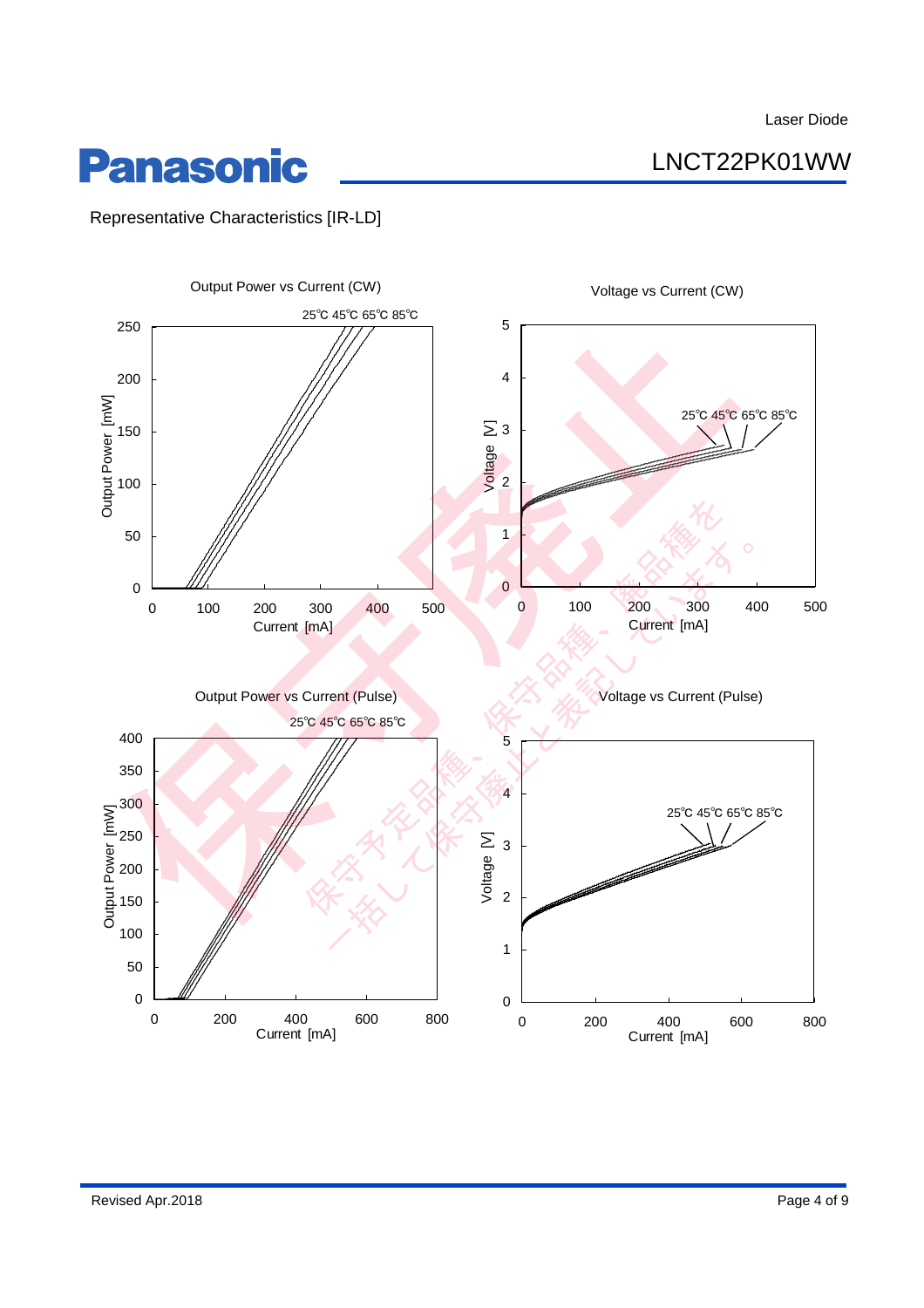LNCT22PK01WW

## **Panasonic**

Representative Characteristics [IR-LD]

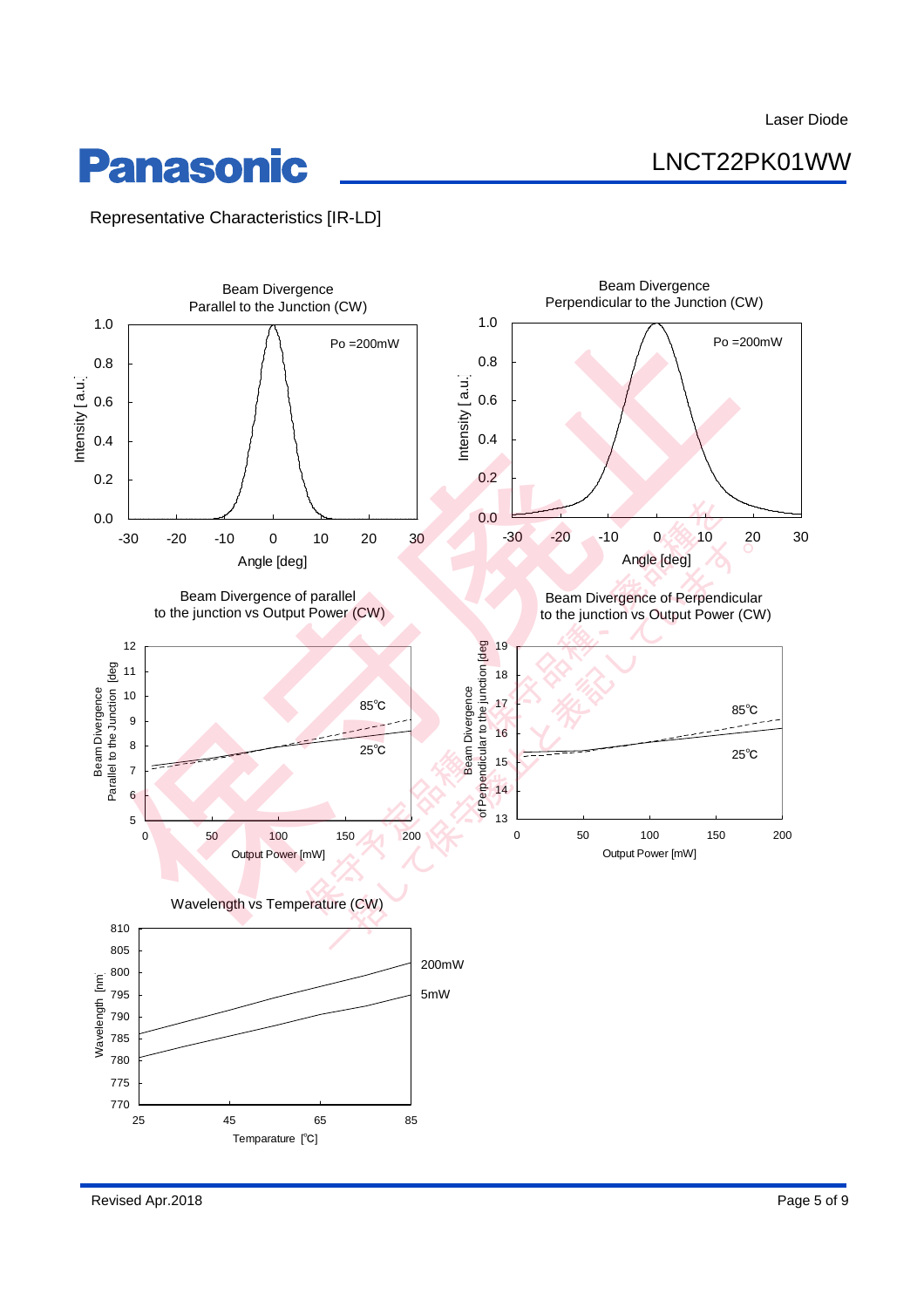## LNCT22PK01WW



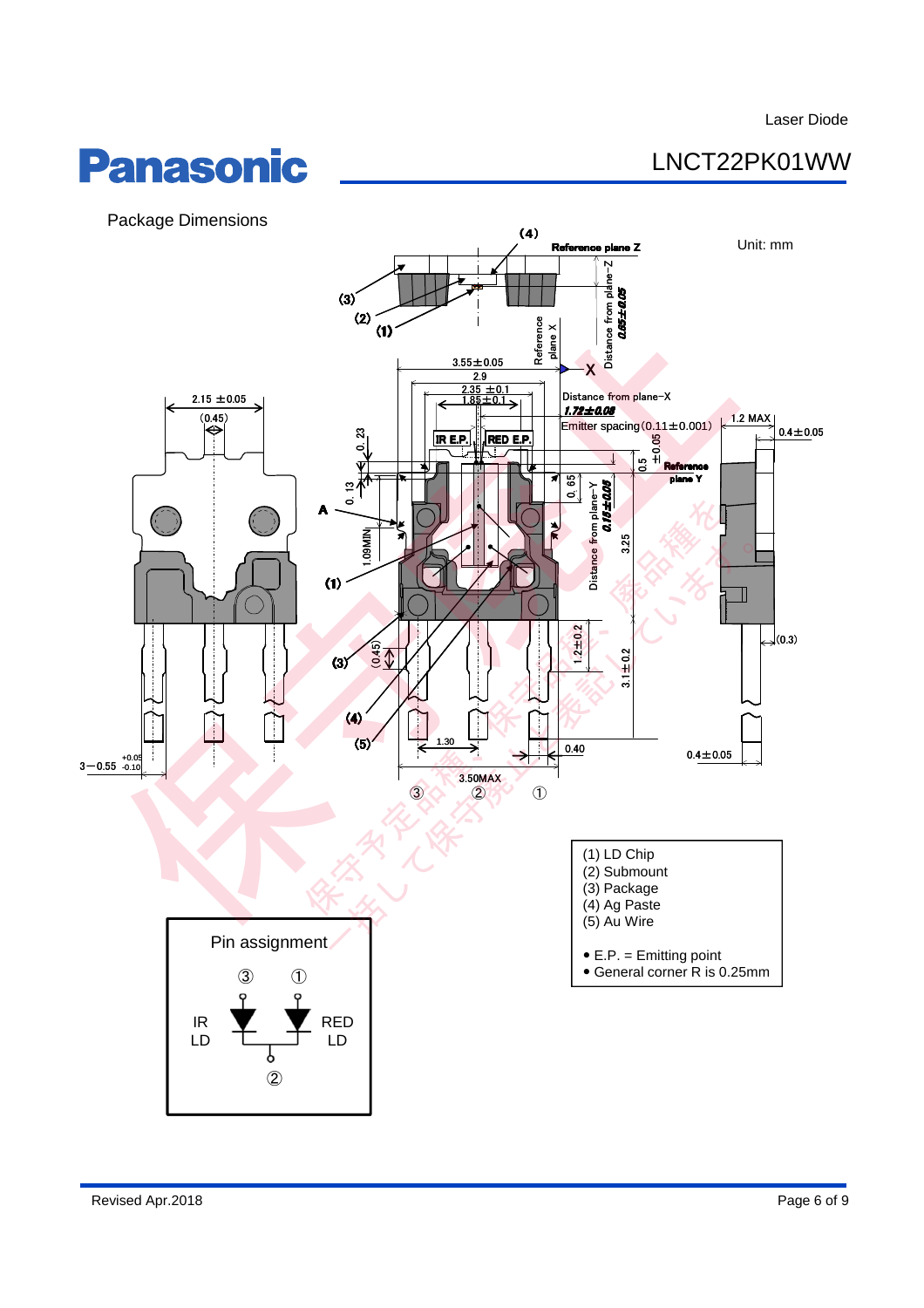## **Panasonic**

## LNCT22PK01WW



### 2 Packaging Quantity

| Form                            | Quantity   | Contents             | <b>Note</b>                        |  |  |  |
|---------------------------------|------------|----------------------|------------------------------------|--|--|--|
| $n = 80$<br>Trav                |            | $- -$                | $- -$                              |  |  |  |
| <b>Laminated Aluminum Cover</b> | $n = 480$  | Tray: 7 (Body + Cap) | Wrap The Product and The Desiccant |  |  |  |
| Packing Case                    | $n = 4800$ | Aluminum Pack 10     | $- -$                              |  |  |  |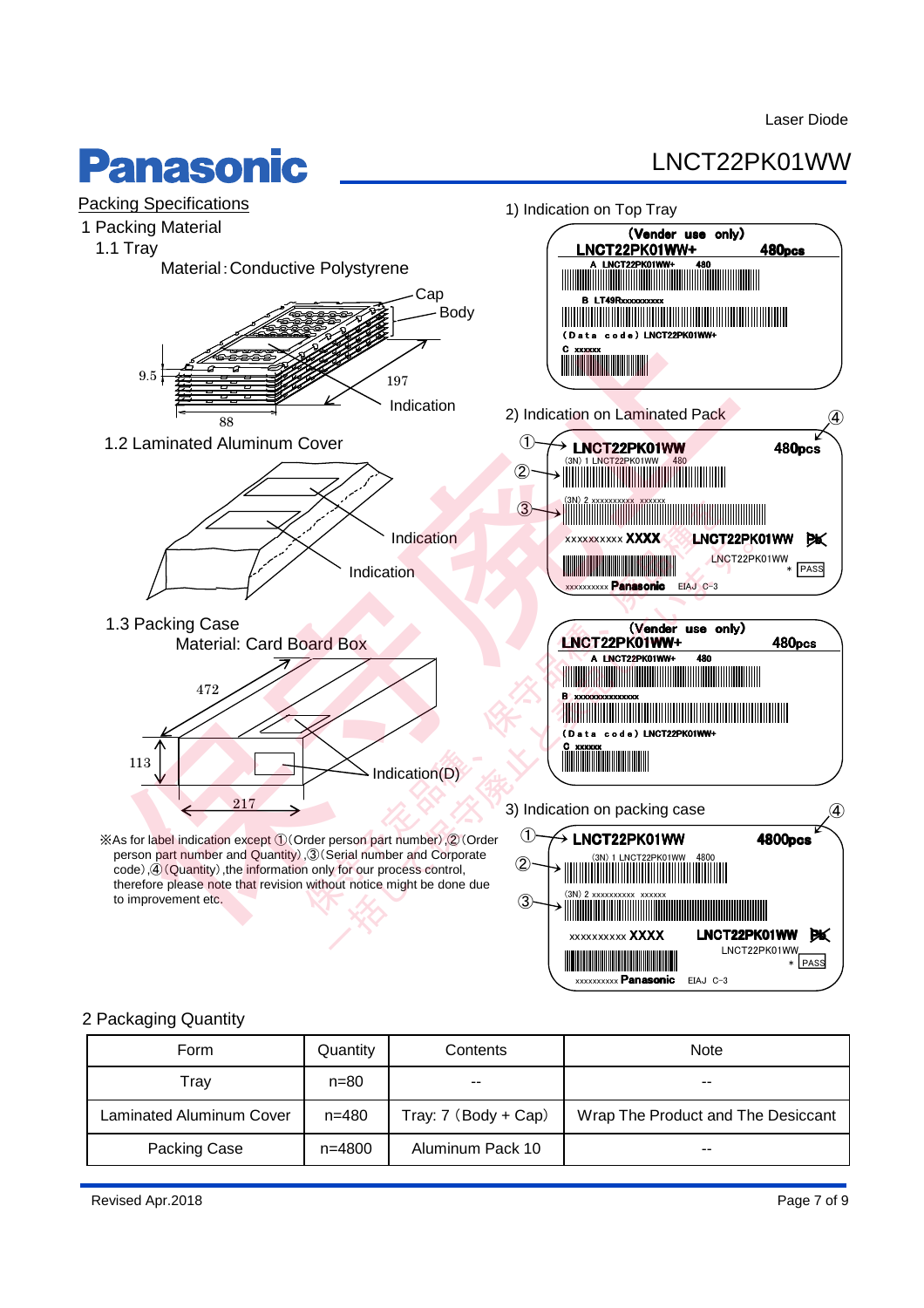# **Panasonic**

LNCT22PK01WW

### Cautions

#### Laser class

This product is ranked in class IIIb laser according to IEC60825-1 and JIS standard 6802 "Laser Product Emission Safety Standards", so that safety protection is necessary when laser beam is radiated.

#### Flat package laser diode (FLD)

This product is adopting open type plastic package for the reduction of size and weight, so please take care of dust and touching laser diode with tweezers.

Prevention of Electrostatic discharge (ESD) and surge stress

Semiconductor laser diode is sensitive device to ESD and surge, so that sufficient cautions are needed. If electric pulses that may cause emission are inputted, the laser itself will be damaged by light intensity and will bring the laser diode degradation in a short time. Therefore, taking all possible measures against ESD and surge for FLD usage is strongly requested. Flat package laser diode (FLD)<br>
This product is adopting open type plastic package for the reduction of size and weight, so please take<br>
The verticon of Electrostatic discharge (ESD) and surge stress<br>
and touching laser di

#### Heat sink design

If case temperature becomes higher, the life of semiconductor laser diode becomes shorter. So it is important that design for heat radiation is appropriated. Especially it is effective to make the heat radiation from metal moiety of the package back side, locating under the submount and laser diode. righer, the life of semiconductor laser diode becomes shorter. So it is priated. Especially it is effective to make the heat radiation from meter the submount and laser diode.<br>
The method of the method of the method of the

#### Precaution at soldering

When soldering, please give attention to the mechanical stress and the temperature because of using Ag paste. Temperature of die-pad portion should be less than 200℃. It is recommended to radiate heat by putting heat sink on the package. submount and laser diode.<br>
In to the mechanical stress and the temperature because of using Ag<br>
d be less than 200℃. It is recommended to radiate heat by putting he<br>
<br>
360℃ (FLD only)<br>
380℃ (FLD with holder for heat radia

#### ・Soldering temperature and time

・Temperature : Less than 360°C (FLD only)

Less than 380°C (FLD with holder for heat radiation)

・Time : Within 5sec (Recommend within 3sec)